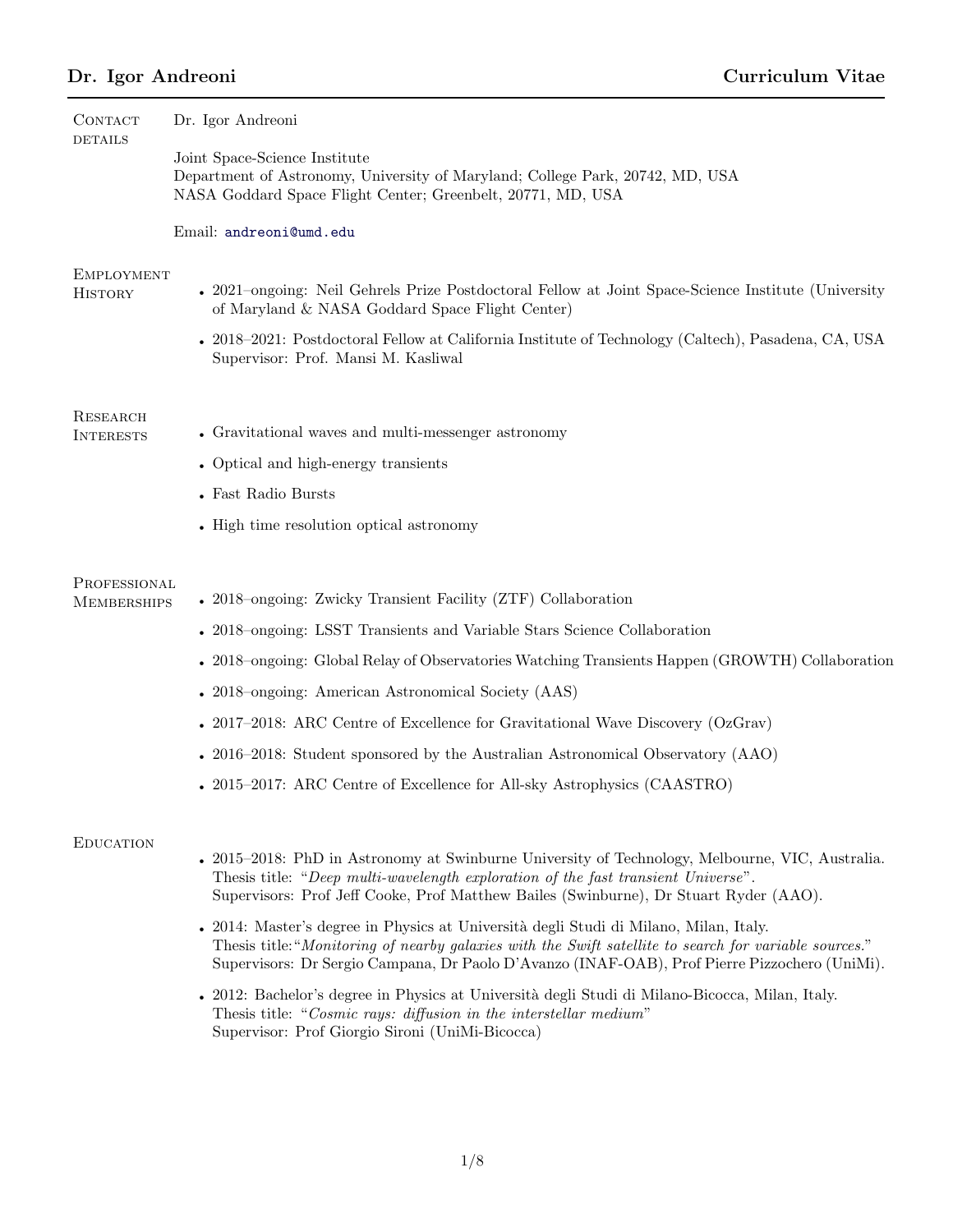#### **EXTENDED RESEARCH VISITS**

- August–October, 2015: Visiting student at Caltech, Pasadena, CA, USA
- October 2013–February 2015: Master's thesis and research at the Astronomical Observatory of Brera, Merate, LC, Italy Mentors: Dr Sergio Campana, Dr Paolo D'Avanzo
- August–October 2013: INFN/NFS Exchange Project The George Washington University, Washington, DC, USA Mentor: Prof Alessandra Corsi

# **LEADERSHIP**

- and Services Referee for The Astrophysical Journal (ApJ), The Astrophysical Journal Letters (ApJL), Monthly Notices of the Royal Astronomical Society (MNRAS), The Astronomical Journal (AJ), Astronomy & Astrophysics (A&A), Publications of the Astronomical Society of Australia (PASA), Publications of the Astronomical Society of Japan (PASJ); consultant for Nature Astronomy
	- 2022–ongoing: Vera C. Rubin Observatory Users Committee
	- Time Allocation Committee or proposal reviewer for facilities including Caltech Optical Observatories (Keck and Palomar observatories), Subaru, Hubble Space Telescope, Gemini Observatory.
	- Grant proposal reviewer for the American University of Sharjah (AUS), United Arab Emirates
	- 2021–ongoing: Co-organizer of the Caltech-ZTF/SVOM synergy workshop series
	- 2020–2021: Co-organizer of the weekly Cahill Time Domain Science Discussion, Caltech, Pasadena, CA, USA
	- 2019–2021: Communication Coordinator, Zwicky Transient Facility Collaboration
	- 2019–2020: "Leader Development Coaching Program" with Barbara Blatz-Stone MA, Caltech & Claremont Graduate University, CA, USA
	- 2018–2020: Postdoc Representative, GROWTH Collaboration Management Team
	- Head technical organizer, teaching assistant coordinator, member of the organization committee, and module lecturer for the GROWTH Summer School 2020 (virtual)
	- Teaching assistant coordinator and module lecturer at the GROWTH Winter School 2019, San Diego State University, San Diego, CA, USA
	- Head technical organizer, teaching assistant coordinator, member of the organization committee, and module lecturer for the GROWTH Summer School 2018, Indian Institute of Technology Bombay, Mumbai, India
	- 2017: Student Representative at the Centre for Astrophysics and Supercomputing, Swinburne University, Melbourne, VIC, Australia
	- 2015–2018: Co-PI of the "Deeper Wider Faster" observational program (DWF; primary PI: Cooke)
	- 2016–2018: Liaison contact between the LIGO-Virgo collaboration and DWF
	- Scientific Organization Committee member, Harley Wood Winter School of Astronomy 2017, Kioloa Coastal Campus (ANU), NSW, Australia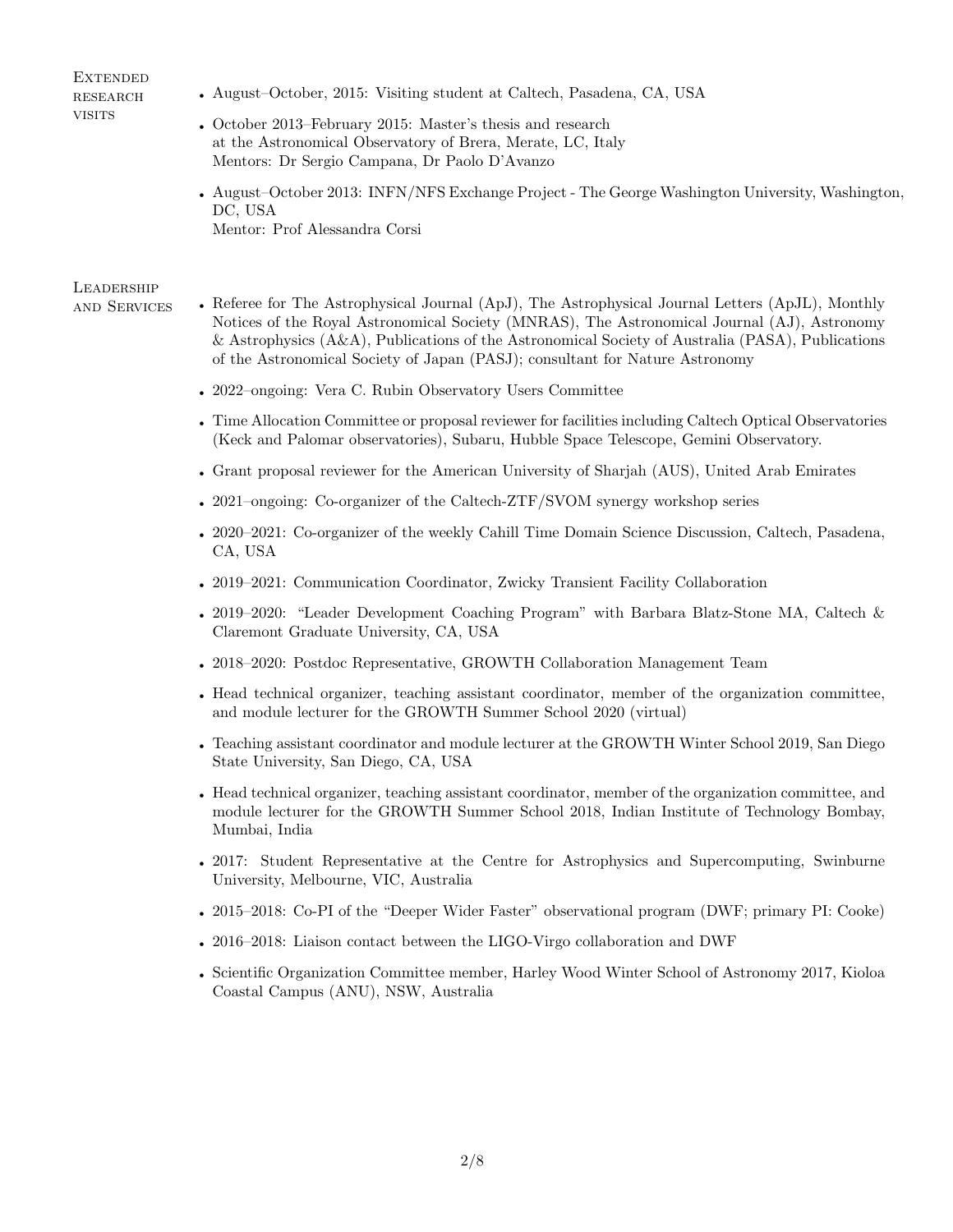#### COMPETITIVE Grants and **AWARDS**

- 2021:  $$76,681 NASA/NuSTAR$  Cycle 7
- 2021: \$30,000 Rubin Observatory Kickstarter Grant
- 2021: \$50k AWS credit grant IST/Amazon AI4Science Cloud Credits Program
- 2020: Neil Gehrels Prize Postdoctoral Fellowship Joint Space-Science Institute
- 2018: Vice-Chancellor's Research Excellence Award, team prize, Swinburne University of Technology
- 2016: Best Poster Prize, CAASTRO Retreat 2016
- 2016: AAO PhD Scholarship Scheme Award
- 2015–2018: Swinburne University Postgraduate Research Award (SUPRA)
- 2014: Scholarship to Capable and Meritorious Students Università degli Studi di Milano, Italy
- 2013: INFN/NSF LIGO-Virgo Exchange Project grant

### **OBSERVING**

- 
- experience Keck/LRIS-ADC: 12 nights (10 Melbourne observations from Swinburne University or Caltech, 2 observations at Waimea, Hawaii)
	- Keck/NIRES: 1 night, remote observations from Caltech
	- 10 nights with P200/DBSP or P200/WASP (9 remote observations from Caltech, 1 observation at Mount Palomar, CA)
	- 2 nights with P200/CHIMERA (remote observations)
	- CTIO-Blanco/DECam: 40 nights (observer or real-time analysis supervisor)
	- Subaru/Hyper-Suprime Cam: 2 nights (real-time analysis supervisor at Swinburne University)
	- ANU 2.3m/WiFeS: 2 nights, remote observations from Swinburne University
	- Nordic Optical Telescope/ALFOSC: 1 night at La Palma, Canary Islands

**ACCEPTED TELESCOPE** proposals (PI only)

- 2022A: Andreoni, Igor; Cenko, Brad; Singer, Leo; Coughlin, Michael; Ahumada Tomas; Srinivasaragavan, Gokul – Illuminating the r-process yield of neutron star mergers with Keck spectroscopy – allocated 2 ToO observations with Keck LRIS/DEIMOS/NIRES (PID 118/2022A N155)
- 2021B: Andreoni, Igor; Graham, Matthew; Kasliwal, Mansi; Kaye, Stephen; Mahabal, Ashish; Phinney, Sterl; Smith, Roger; Walters, Richard – A new observing mode for wide-field millisecond astronomy with ZTF – Allocated 10 hr with Palomar 48-inch Samuel Oschin Telescope/ZTF
- NASA/NuSTAR Cycle 7: Andreoni, Igor; Lu, Wenbin; Grefenstette, Brian; Kasliwal, Mansi; Yan, Lin – Where is the "missing energy" from superluminous supernovae? – allocated 150ks with NuSTAR
- 2021A: Andreoni, Igor; Graham, Matthew; Kasliwal, Mansi; Kaye, Stephen; Mahabal, Ashish; Phinney, Sterl; Smith, Roger; Walters, Richard  $-A$  new observing mode for wide-field millisecond astronomy with ZTF – Allocated 10 hr with Palomar 48-inch Samuel Oschin Telescope/ZTF
- 2021A: Andreoni, Igor; Kasliwal, Mansi; De, Kishalay, Anand, Shreya Vetting kilonova candidates by deep LRIS spectroscopy of underlying hosts – Allocated 1 night with Keck/LRIS (C277)
- 2020B: Andreoni, Igor; Graham, Matthew; Kasliwal, Mansi; Kaye, Stephen; Mahabal, Ashish; Phinney, Sterl; Smith, Roger; Walters, Richard – A new observing mode for wide-field millisecond astronomy with ZTF – Allocated 10 hr with Palomar 48-inch Samuel Oschin Telescope/ZTF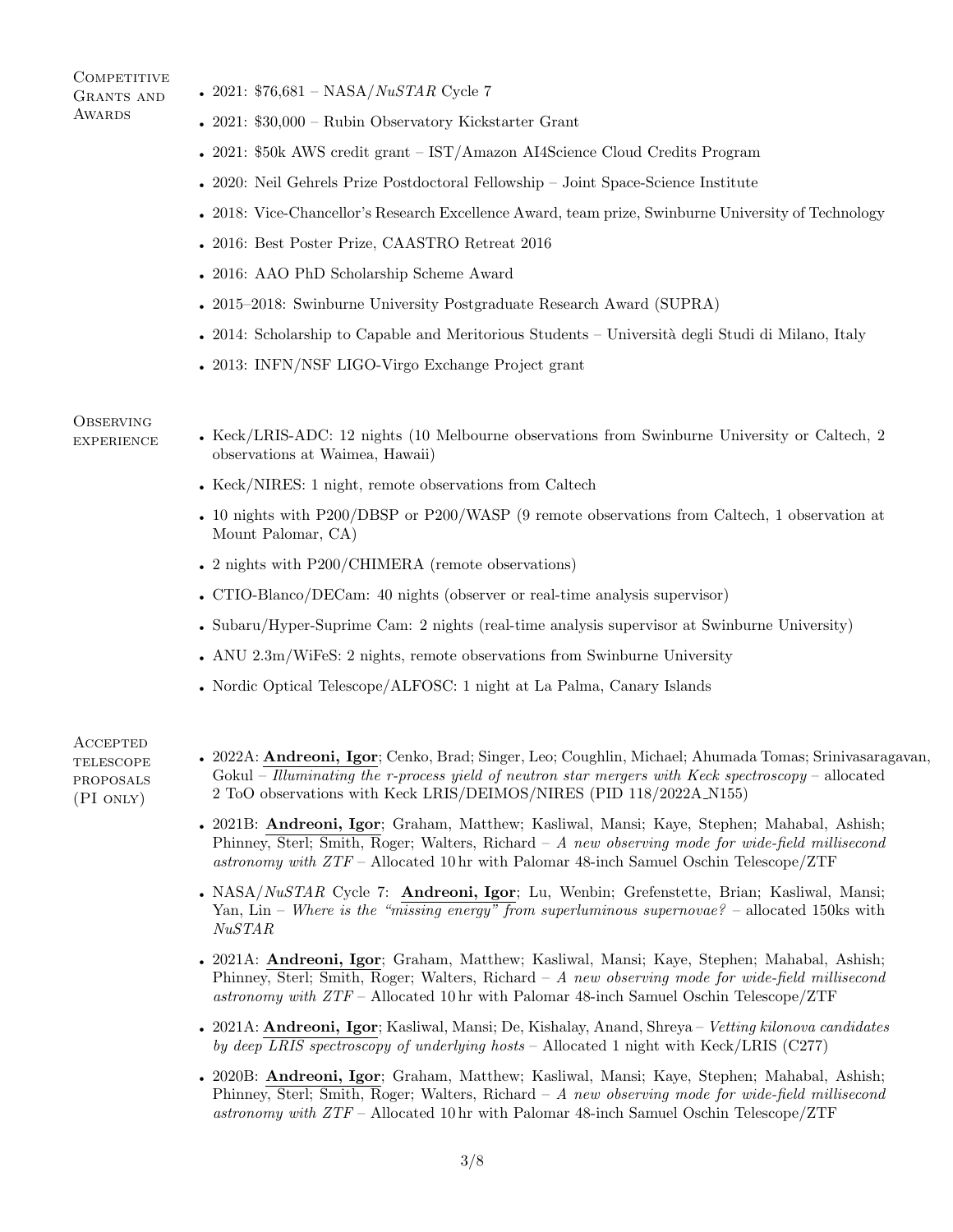- 2020B: Andreoni, Igor; Kasliwal, Mansi; De, Kishalay Vetting kilonova candidates by deep LRIS spectroscopy of underlying hosts – Allocated  $1/2$  night with Keck/LRIS (C286)
- 2020B: Andreoni, Igor; Burdge, Kevin; Hallinan, Gregg; Kulkarni, Shri; Kasliwal, Mansi; Lu, Wenbin; Mahabal, Ashish; Majid, Walid; Phinney, Sterl; Ravi, Vikram – Catching a fast radio burst in the act with the deepest millisecond optical observations – Allocated 1 night with Palomar 200-inch/CHIMERA (PT10)
- 2020A/2020B: Andreoni, Igor; Coughlin, Michael; Fremling, Christoffer; Kasliwal, Mansi; Nordin, Jakob; Singer, Leo; Stein, Robert – Automatic Follow-up of Optical Counterparts to Gravitational Waves and Short Gamma-ray Bursts – Allocated 55 hr of LCO 1-m telescope time via the TOM Community Development Program
- 2020A: Andreoni, Igor; De, Kishalay; Fremling, Christoffer; Ho, Anna; Kasliwal, Mansi; Kulkarni, Shri; Miller, Adam; Yao, Yuhan – Rapid Spectroscopy of Young and Fast ZTF Transients – Allocated 6 hr with Palomar 200-inch/DBSP (PT90); allocated 2 hr of ToO observations with Keck/LRIS or Keck/DEIMOS (C233T)
- 2019B: Andreoni, Igor; Adams, Scott; De, Kishalay; Fremling, Christoffer; Ho, Anna; Kasliwal, Mansi; Kulkarni, Shri; Miller, Adam – Rapid Spectroscopy of Young and Fast ZTF Transients – Allocated 6 hr with Palomar 200-inch/DBSP (PT03); allocated 3 hr of ToO observations with Keck/LRIS or Keck/DEIMOS (C251T)
- 2019B: **Andreoni, Igor**; Goldstein, Daniel (PIs); Barnes, Jennifer; Cenko, Brad; Coughlin, Michael; Kasliwal, Mansi; Nugent, Peter – Public DECam Follow-Up of Neutron Star Mergers from the Third Gravitational Wave Observing Run – allocated 3 nights of ToO observations (2019B-0353)
- 2019A: Goldstein, Daniel; Andreoni, Igor (PIs); Barnes, Jennifer; Cenko, Brad; Coughlin, Michael; Kasliwal, Mansi; Nugent, Peter – *Public DECam Follow-Up of Neutron Star Mergers from the Third* Gravitational Wave Observing Run – allocated 3 nights of ToO observations (2019A-0205)
- 2018B: **Andreoni, Igor**; Goldstein, Daniel (PIs); Barnes, Jennifer; Cenko, Brad; Coughlin, Michael; Kasliwal, Mansi; Nugent, Peter – Public DECam Follow-Up of Neutron Star Mergers from the Third Gravitational Wave Observing Run – allocated 3 nights of ToO observations (2018B-0330)
- 2018B: Andreoni, Igor; Cooke, Jeff; Kasliwal, Mansi; Lidman, Chris; Goldstein, Daniel; Nugent, Peter – Understanding optical counterparts to gravitational waves detected during the third Advanced LIGO and Virgo Observing Run – Allocated 30 hr of ToO observations with AAT/AAOmega (A/2018B/02)
- 2016B: Andreoni, Igor; Cooke, Jeff; Ryder, Stuart; Flynn, Chris; Pritchard, Tyler; Bernard, Stephanie – Deeper, Wider, Faster at AAT: Understanding optical counterparts to the fastest bursts in the sky – Allocated 2 nights at  $AAT/AAOmega$  (A $/2016B/20$ )
- 2016B: Andreoni, Igor; Cooke, Jeff; Pritchard, Tyler; Ryder, Stuart; Flynn, Chris; Petroff, Emily; Keane, Evan; Murphy, Michael – Deeper, Wider, Faster: Optical counterparts to the fastest bursts in the sky – Allocated 3 nights at CTIO-Blanco/DECam (2016B-0904)
- 2016A: Andreoni, Igor; Cooke, Jeff; Pritchard, Tyler; Flynn, Chris; Murphy, Michael; Keane, Evan; Petroff, Emily; Caleb, Manisha – Deeper, Wider, Faster: Optical counterparts to the fastest bursts in the sky – Allocated 2 nights at CTIO-Blanco/DECam (2016A-0619)

Co-I in proposals for observing time with the following observatories: Neil Gehrels Swift Observatory, XMM-Newton, Hubble Space Telescope, Subaru, VLT, Blanco/DECam, Palomar 200-inch, Palomar 60 inch, SOAR, SkyMapper, LCOGT, Gemini, Keck, SALT, Spitzer, REM, ATCA, VLBA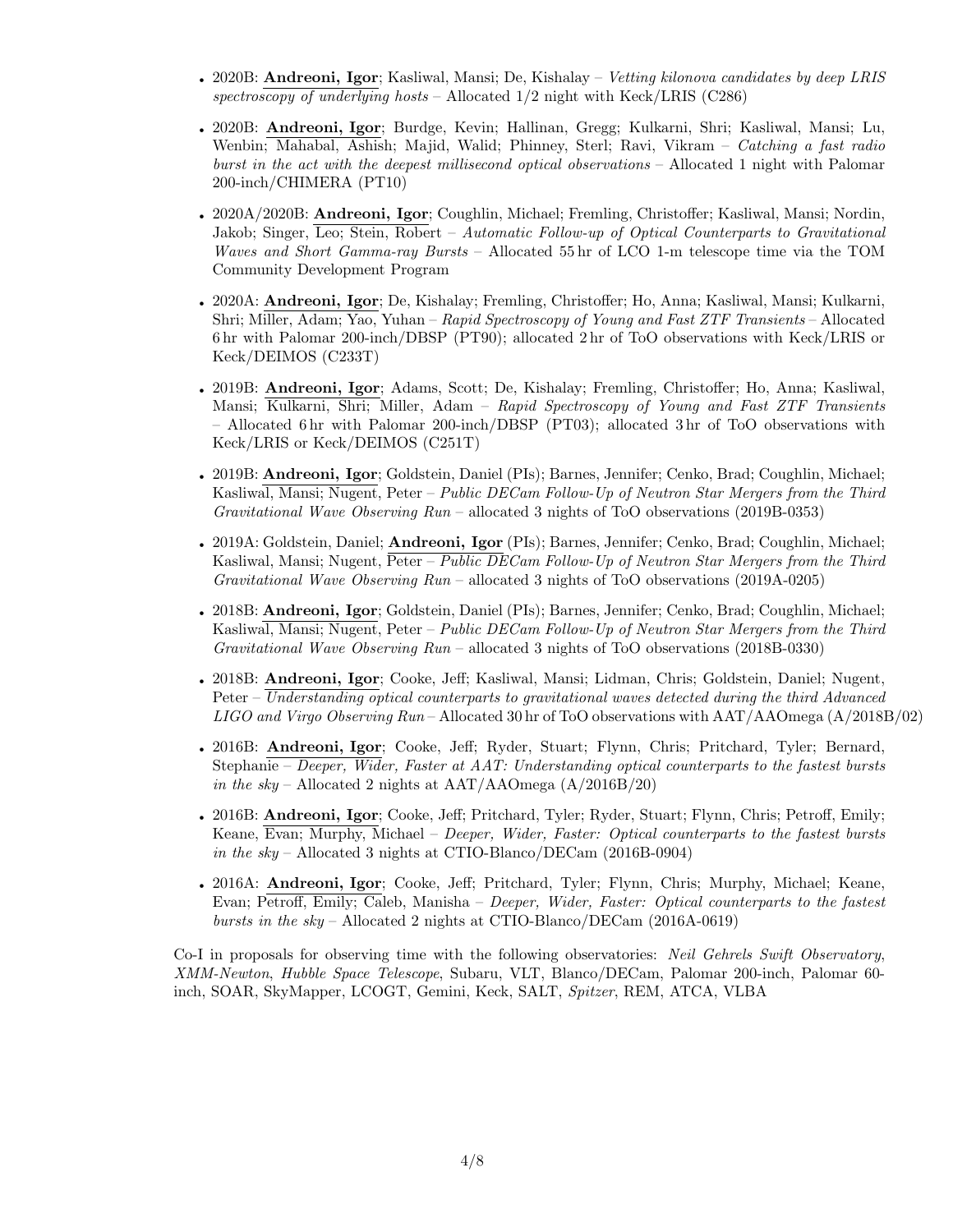**TEACHING** and student **SUPERVISION** 

- June–September 2021: Mentor of SURF student Derek Ing, Caltech, Pasadena, CA, USA
- 2020–2021: Co-supervisor of Masters student Kamile Lukosiute, University of Amsterdam, Amsterdam, Netherlands
- Hands-on module lecturer, GROWTH Summer School 2020, Liverpool John Moores University, UK (moved virtual)
- July–August 2020: Mentor of student Nathan Campos for the Freshman Summer Research Institute (FSRI) program, Caltech, Pasadena, CA, USA
- Hands-on module lecturer, GROWTH Summer School 2019, San Diego State University, San Diego, CA, USA
- June–September 2019: Mentor of SURF student Tegan Loveridge, Caltech, Pasadena, CA, USA
- Hands-on module lecturer, GROWTH Winter School 2018, Indian Institute of Technology Bombay, Mumbai, India
- January 2018 Mentor of undergraduate student Gillian Carter, Science and Technology Internship, Swinburne University of Technology, Melbourne, VIC, Australia
- June 2017: Mentor high school student Alex Sasik, work-experience project, Swinburne University of Technology, Melbourne, VIC, Australia.
- Semester 2, 2016: Laboratory *Discovering the Universe*, Swinburne University of Technology, Melbourne, VIC, Australia.
- Semester 1, 2016: Physics tutorials *Energy and Motion*, Swinburne University of Technology, Melbourne, VIC, Australia.
- 2008–2015: Private tutor in Physics and Mathematics to students attending: the "Politecnico di Milano" university (Mechanical Engineering, Construction Engineering, Civil Engineering, Architecture); the "Università degli Studi di Bergamo" university (Economics); High School (Scientific High School, Artistic High School, Technical and Industrial High School); Middle School; Primary School

# **INVITED**

- talks April 13th, 2022: Colloquium university of Maryland, MD, USA
	- December  $15^{\text{th}}$ , 2021: Explosive Astro talk UC Berkeley, CA, USA
	- November  $12^{th}$ , 2021: Seminar Center for Gravitation, Cosmology, and Astrophysics; University of Wisconsin-Milwaukee, WI, USA
	- April  $30<sup>th</sup>$ , 2021: Colloquium Joint Space-Science Institute
	- April  $12^{th}-17^{th}$ , 2021: Ninth International Fermi Symposium virtual (invited talk contribution)
	- October 8th, 2020: KICP Seminar Kavli Institute for Cosmological Physics, University of Chicago, Chicago, IL, USA
	- September 21<sup>st</sup>, 2020: Cosmology Seminar University of Minnesota, Minneapolis, MN, USA
	- February  $10^{th}-12^{th}$ , 2020: GW Genesis Third Annual Area Symposium Konan University, Kobe, Japan (invited talk contribution)
	- January 21st, 2020: CaJAGWR Seminar Caltech, Pasadena, CA, USA
	- September 20<sup>th</sup>, 2019: IPAC Seminar IPAC, Pasadena, CA, USA
	- May  $3^{\text{rd}}-4^{\text{th}}$ , 2019: LIGO/LSST Workshop Columbia University, New York City, NY, USA (invited talk contribution)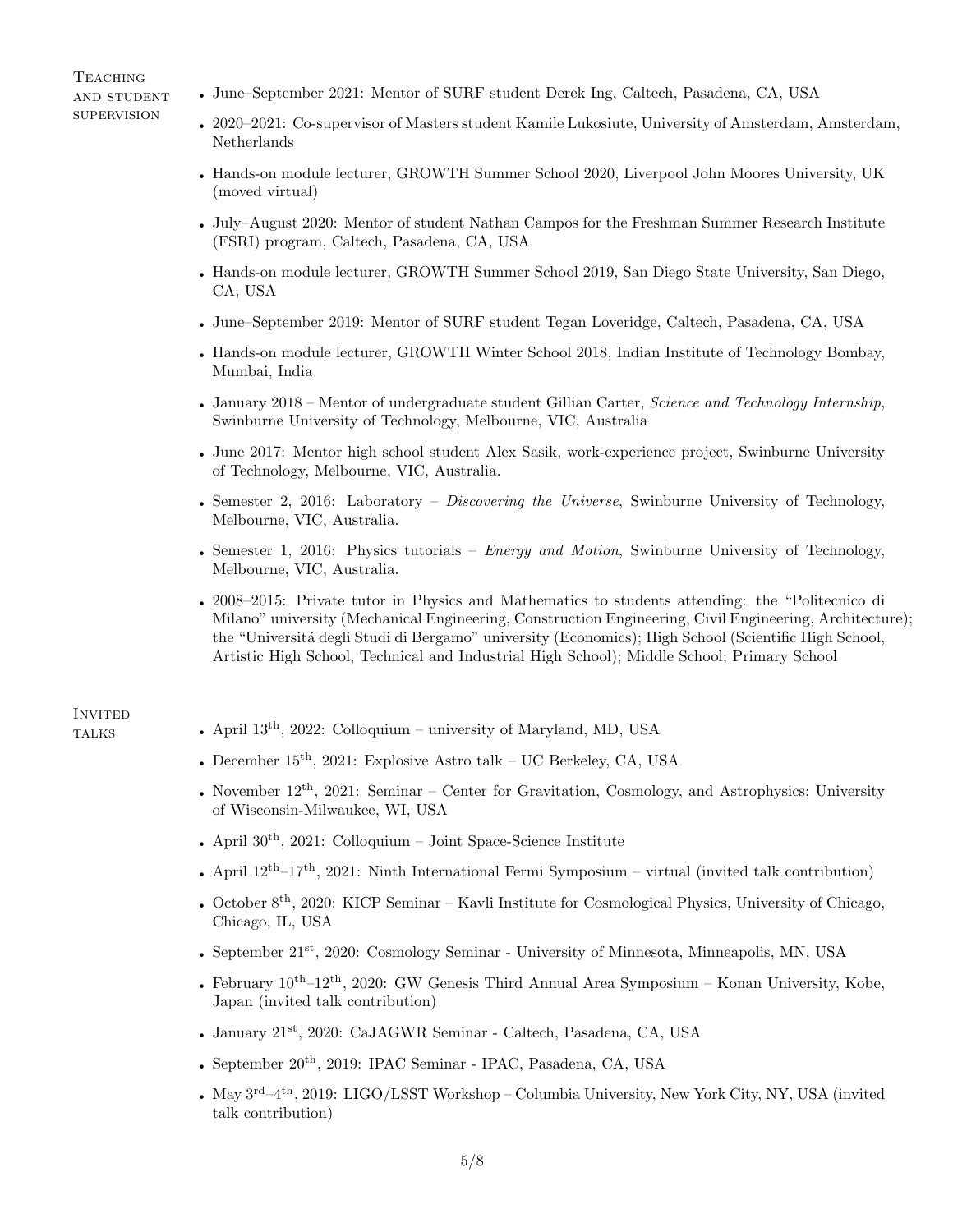- November  $13^{th}$ -17<sup>th</sup>, 2017: IAU Symposium 339, Southern Horizons in Time-Domain Astronomy Stellenbosch, South Africa (invited panelist)
- July  $27<sup>th</sup>$ , 2017: Colloquium Osservatorio Astronomico di Brera, Merate, Italy
- February 14<sup>th</sup>, 2017: CAASTRO Melbourne Area Meeting The University of Melbourne, Melbourne, VIC, Australia
- November 18<sup>th</sup>, 2016: Colloquium AAO Headquarters, Sydney, NSW, Australia
- October  $12<sup>th</sup>$ , 2016: Colloquium The University of Melbourne, Melbourne, VIC, Australia
- November 3rd, 2015: LIGO-Virgo Collaboration internal seminar virtual

#### CONFERENCES,

**WORKSHOPS** and Schools

- March  $28^{th}$ – $30^{th}$ ,  $2022$ : Workshop From Data to Software to Science Workshop Flatiron Institute, New York City, NY, USA
- February  $8^{th}-10^{th}$ , 2022: Workshop Exploring the Transient Universe with the Nancy Grace Roman Space Telescope – virtual
- December  $14<sup>th</sup>$ –December  $17<sup>th</sup>$ , 2021: GWPAW 2021 Conference The Gravitational Wave Physics and Astronomy Workshop – Hannover, Germany (talk contribution)
- November  $29<sup>th</sup>$ –December  $3<sup>rd</sup>$ , 2021: IAU Symposium 363, Neutron Star Astrophysics at the Crossroads: Magnetars and the Multimessenger Revolution – virtual (talk contribution)
- November  $16^{th}-17^{th}$ , 2021: Second Rubin SCOC Workshop virtual (session chair, talk contribution)
- April  $19^{th}-23^{rd}$ , 2021: Rubin-Athena Synergy Workshop virtual (panel co-chair)
- October  $21^{st}$ , 2020: *ZTF Collaboration Meeting 2020* virtual (talk contribution)
- March  $26^{th}-27^{th}$ , 2020: Workshop, *Enabling novel real-time multi-messenger studies* virtual
- March  $23^{\text{rd}}-25^{\text{th}}$ , 2020: *ZTF Collaboration Meeting 2020* virtual
- September  $30<sup>th</sup>$ -October  $4<sup>th</sup>$ , 2019: TOM Toolkit Workshop Carnegie Observatories, Pasadena, CA, USA
- September  $3<sup>th</sup>-5<sup>th</sup>$ , 2019: *ZTF Collaboration Meeting 2019* University of Washington, Seattle, WA, USA (talk contribution)
- August  $8^{th}-9^{th}$ , 2019: GROWTH Annual Meeting 2019 San Diego State University, San Diego, CA, USA (talk contribution)
- April  $25^{rd}-26^{th}$ , 2019: Workshop Enabling Multi-Messenger Astrophysics in the Big Data Era STScI, Baltimore, MD, USA (talk contribution)
- April  $22^{rd}-24^{th}$ ,  $2019$ : Symposium, The Deaths and Afterlives of Stars STScI, Baltimore, MD, USA (poster contribution)
- March  $26^{th}-29^{th}$ , 2019: Asterics conference The New Era of Multi-Messenger Astronomy Groningen, Netherlands (talk contribution)
- December  $6^{th}-8^{th}$ , 2018: GROWTH Annual Meeting 2018 IIT Bombay, Mumbai, India (talk contribution)
- October 17<sup>th</sup>, 2018: Workshop, *Deep Learning for Multimessenger Astrophysics: Real-Time Discovery* at Scale – NCSA, Urbana, IL, USA (talk contribution)
- September  $18^{th}-19^{th}$ , 2018: Swinburne-Caltech Data Science Workshop Caltech, Pasadena, CA, USA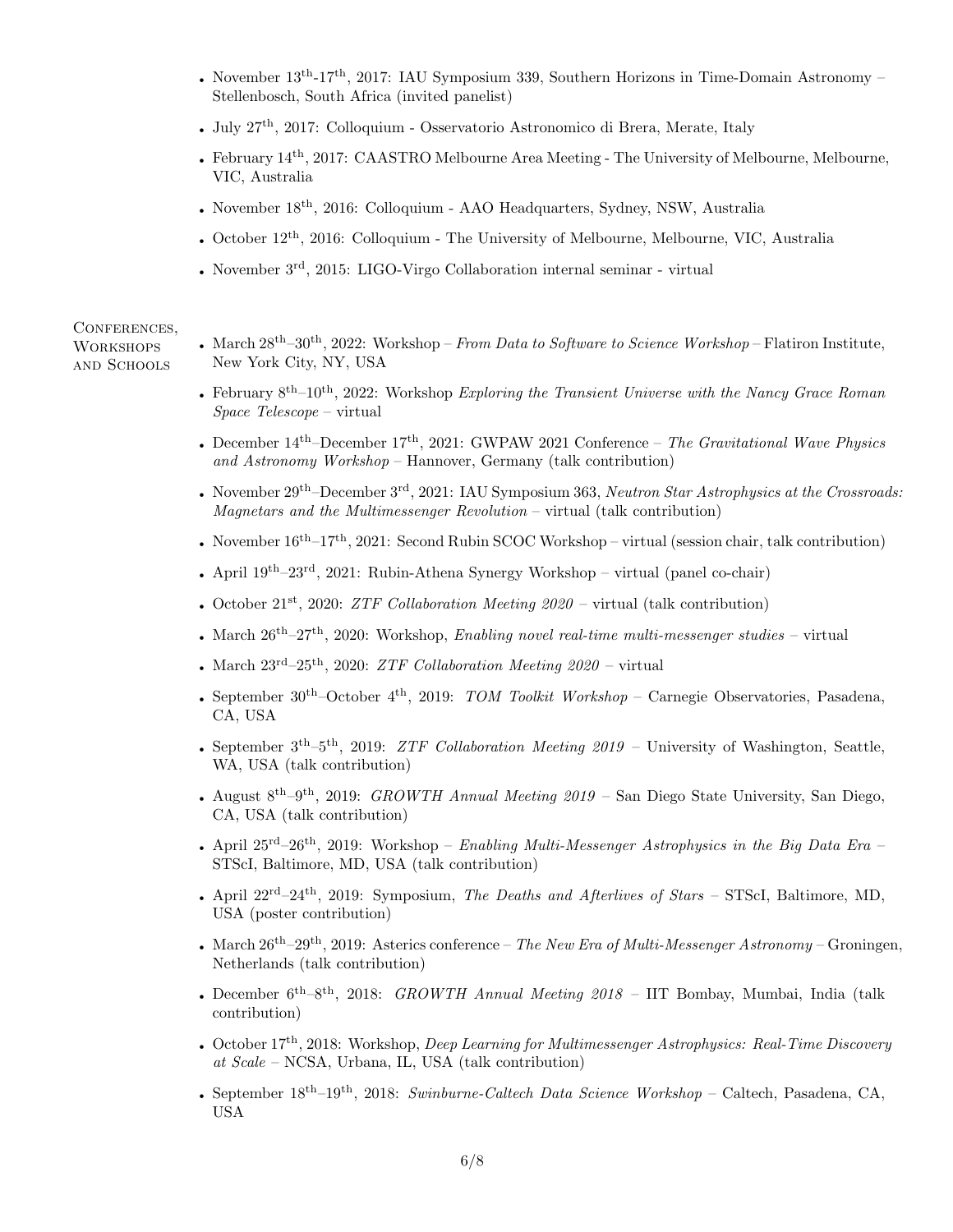- December  $11^{th}-15^{th}$ , 2017: Conference *Deciphering the Violent Universe* Playa del Carmen, Q. Roo, Mexico (poster contribution)
- November  $13^{th}-17^{th}$ , 2017: IAU Symposium 339 Southern Horizons in Time-Domain Astronomy – Stellenbosch, South Africa (talk contribution)
- November  $8^{th}-10^{th}$ , 2017:  $OzGrav$  Annual Retreat 2017 Melbourne, VIC, Australia (talk contribution)
- May  $16^{th}-18^{th}$ , 2017: *ITSO Science Symposium 2017* Mt. Stromlo Observatory, Canberra, ACT, Australia (talk contribution)
- November  $28^{th}-30^{th}$ , 2016: *CAASTRO Annual Retreat*  $2016$  Busselton, WA, Australia (poster contribution)
- July  $3^{rd}-8^{th}$ , 2016: ASA Annual Scientific Meeting 2016 Sydney, NSW, Australia (talk contribution)
- May  $23^{\text{rd}}-25^{\text{th}}$ , 2016: Workshop The Mysterious Connection Between Superluminous Supernovae and Gamma Ray Bursts – STScI, Baltimore, MD, USA (poster contribution)
- May  $16^{th}-19^{th}$ , 2016: Conference The Transient Sky Harvard University, Cambridge, MA, USA (poster contribution)
- March  $3<sup>rd</sup>$ , 2016: ausSMC Workshop Raising your profile and working with the Media Swinburne University, Melbourne, Australia
- November  $16^{th}-18^{th}$ , 2015: CAASTRO Annual Retreat 2015 Leura, NSW, Australia (talk contribution)
- September  $17<sup>th</sup>$ –18<sup>th</sup>–, 2015: *Keck Science Meeting* UCLA, Los Angeles, CA, USA
- August  $28^{th}-29^{th}$ , 2015: Workshop Boutiques & Experiments Caltech, Pasadena, CA, USA
- August  $24^{th}-27^{th}$ , 2015: *iPTF Summer School 2015* Caltech, Pasadena, CA, USA (poster contribution)
- July  $5<sup>th</sup>-10<sup>th</sup>$ , 2015: ASA Annual Scientific Meeting 2015 Fremantle, Australia (talk contribution)
- July  $2^{nd}-5^{th}$ , 2015: *Harley Wood School for Astronomy 2015* Rottnest Island, Australia
- June  $11<sup>th</sup>$ , 2015: Workshop *Multi-messenger observations and studies of core-collapse supernovae* – Universit`a degli Studi di Urbino "Carlo Bo", Urbino, Italy
- April  $15<sup>th</sup>$ , 2015: Workshop The needle in the haystack: Optical transient searches in the aLIGO era – Monash University, Clayton, Australia (talk contribution)
- January  $13^{th}-24^{th}$ , 2014: Astrophysics School Look & Listen: Electromagnetic and gravitational wave signals from compact objects – Playa del Carmen, Q. Roo, Mexico

### **OUTREACH**

- ACTIVITIES January, 2021: Astronomy on Tap Los Angeles, "The Cosmic Gold Rush"
	- August, 2020: Podcast, "From milliseconds to years: How fast transient objects appear and disappear in the sky?", in collaboration with The Edge of Science
	- May, 2020: Interview, "A bar talk with the expert: light pollution", in collaboration with L'EcoPost and Make You Greener
	- March  $15<sup>th</sup>$ , 2019: Public Lecture, "Look & Listen to the Violent Universe", Glendale City College, Glendale, CA, USA
	- May  $11<sup>th</sup>$ ,  $2018$ : "Look&Listen to the Universe", Physics in the Pub, Melbourne, Australia
	- April, 2018: Interview, "Rintracciare i misteriosi fast radio burst in un ambiente cosmico estremo", published in the research magazine OggiScienza